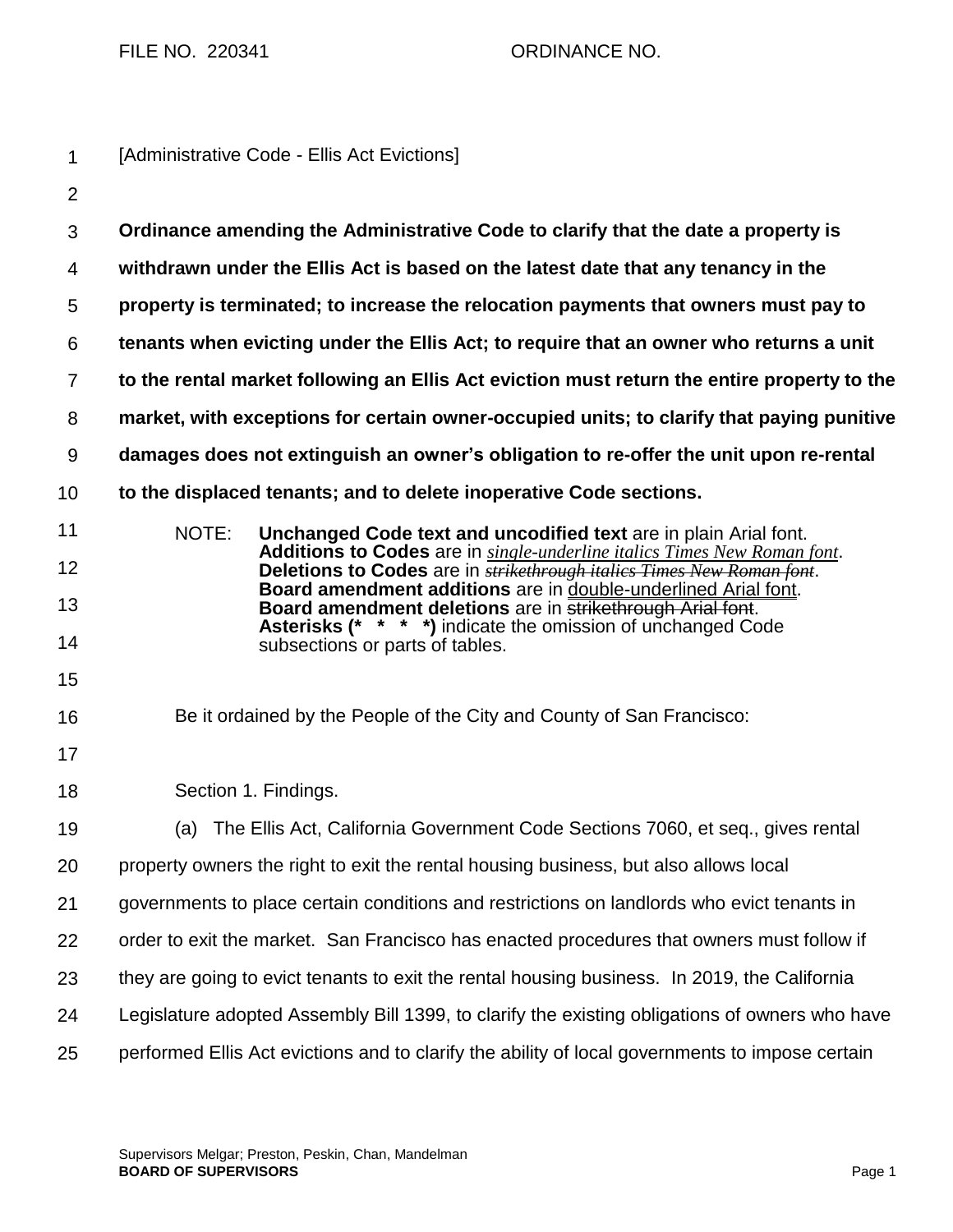1  $\mathcal{P}$ 3 further obligations on such owners. This ordinance is intended to incorporate those changes into the City's Rent Ordinance, Administrative Code Chapter 37, to the maximum extent authorized by and consistent with Assembly Bill 1399.

4 5 6 7 8 9 10 11 12 13 14 15 (b) This ordinance also adjusts the relocation payments that owners must pay to tenants who they are evicting under the Ellis Act. The Ellis Act allows local governments to mitigate the adverse impacts experienced by persons displaced by Ellis Act evictions, and San Francisco has long required owners to provide their tenants a relocation payment. But tenants report that these amounts do not cover many of the adverse impacts they experience, and on March 15, 2022, the City's Budget and Legislative Analyst issued a report that studied these impacts and verified these claims. The report calculates that relocation payments as calculated under existing law do not cover many tenants' moving costs, and identifies additional adverse impacts that the existing relocation payments may not cover. A copy of the report is on file with the Clerk of the Board of Supervisors in File No. 220341. Based on the experience of tenants and the Budget and Legislative Analyst report, the Board of Supervisors finds that an increase to the existing relocation payments is appropriate.

16

17 18 Section 2. Chapter 37 of the Administrative Code is hereby amended by revising Section 37.9A, to read as follows:

19 20 **SEC. 37.9A. TENANT RIGHTS IN CERTAIN DISPLACEMENTS UNDER SECTION 37.9(a)(13).**

21 22 This Section 37.9A applies to certain tenant displacements under Section 37.9(a)(13), as specified.

23

(a) **Rent Allowed.**

24 25 (1) Except as provided in Section 37.9A(a)(2) below, *for all tenancies commenced during the time periods specified in Subsection (a)(1)(A), the rental units, any rental unit which a*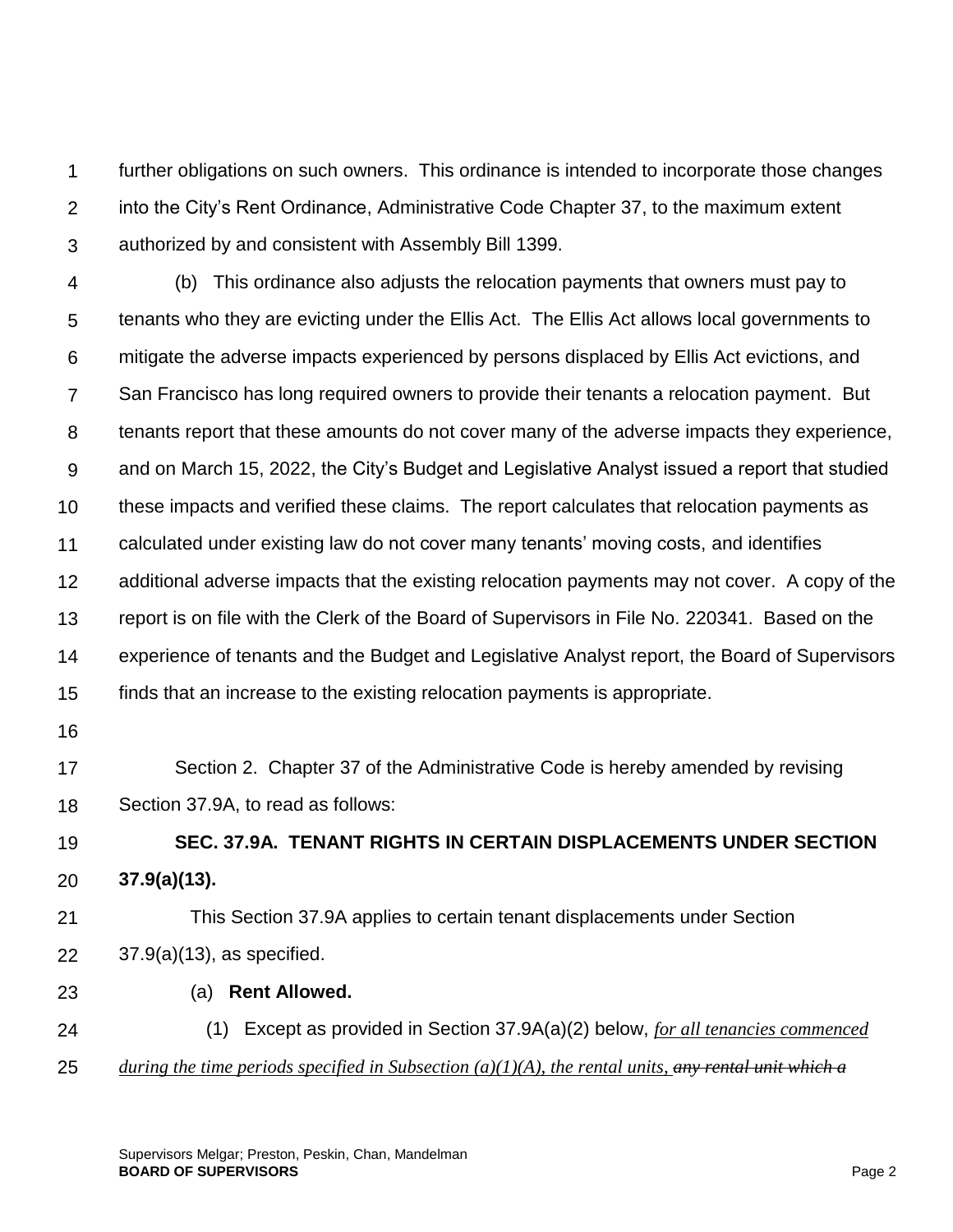1  $\mathcal{P}$ 3 *tenant vacates after receiving a notice to quit relying on Section 37.9(a)(13) (withdrawal of rental units from rent or lease under the Ellis Act, California Government Code Sections 7060 et seq.),* if again offered for rent or lease, must be offered and rented or leased at a rent not greater than the

4 lawful rent in effect at the time the notice of intent to withdraw rental units is filed with the

5 Board, plus annual rent increases available under this Chapter 37.

6

 (A) The provisions of Section 37.9A(a)(1) apply to all tenancies commenced during either of the following time periods:

7

8 9 10 (i) The five-year period after a notice of intent to withdraw the rental units is filed with the Board, whether or not the notice of intent is rescinded or the withdrawal of the units is completed pursuant to that notice;

11

12

(ii) The five-year period after the rental units are withdrawn.

\* \* \* \*

13 14 15 16 17 18 19 20 21 22 23 24 25 (b) **Treatment of Replacement Units.** If one or more *of the* units *covered by Subsection (a)* is demolished, and one or more new units qualifying as *newly constructed rental* units *under this Chapter but for the date on which they first receive a certificate of final completion and occupancy* are constructed on the same property, and offered for rent or lease within five years of the date the *accommodations were withdrawn from rent or leaselast of the original units became vacant*, the newly constructed units shall be offered at rents not greater than those reasonably calculated to produce a fair and reasonable return on the newly constructed units, notwithstanding Section 37.3(g) or any other provision of this Chapter *37 to the contrary*. The provisions of this Chapter *37* shall thereafter apply. The Board shall adopt rules for determining the rents necessary to provide a fair and reasonable return. (c) **Rights to Re-Rent.** Any owner who again offers for rent or lease any unit *after service of a notice to quit under Section 37.9(a)(13) covered by Subsection (a)* shall *first* offer *the* all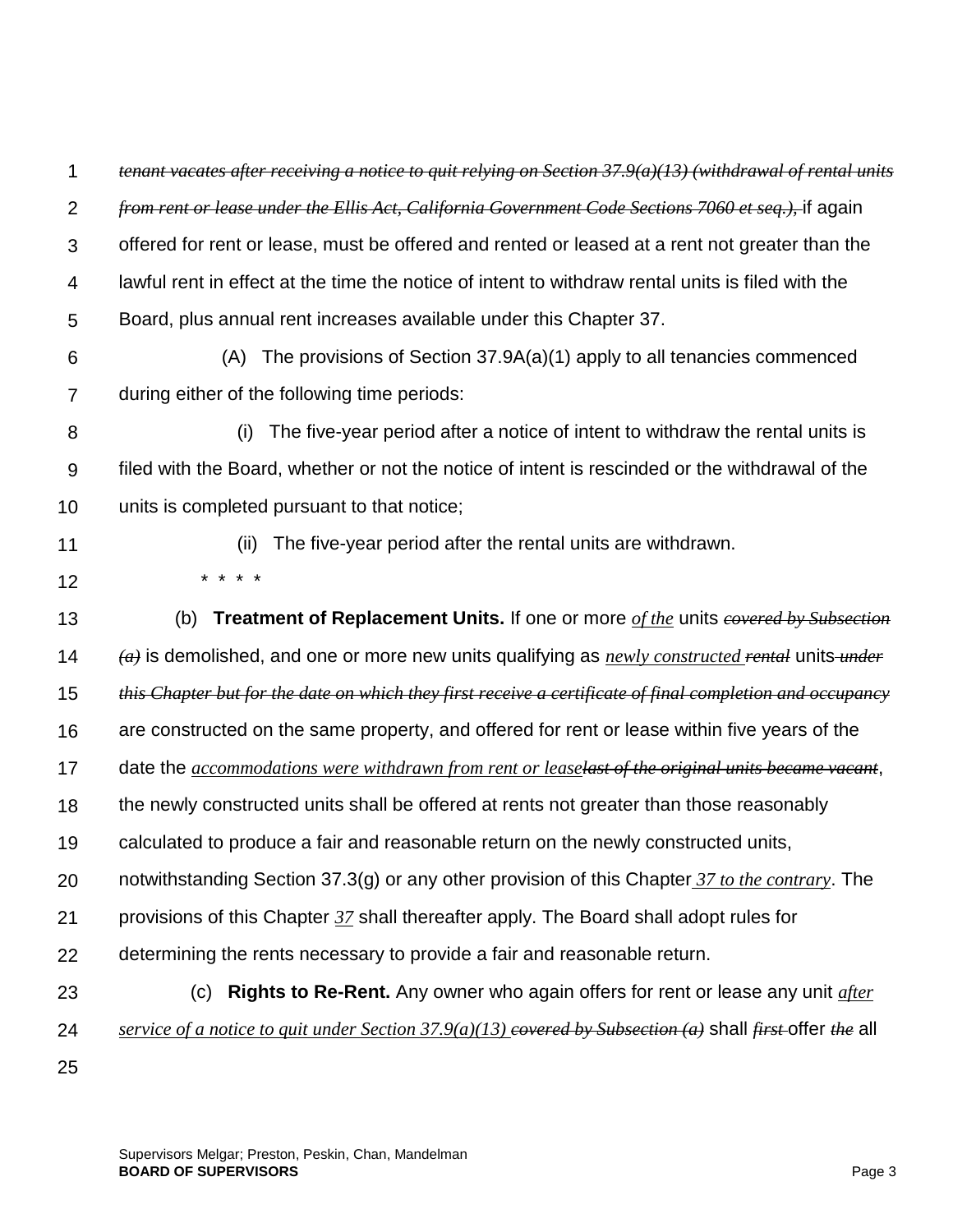1 2 the unit*s within the accommodations* for rent or lease *to the tenants or lessees displaced from the unit* as follows:

3

\* \* \* \*

| 4              | Notwithstanding Subsection (c)(1), if the unit is offered for rent or lease within<br>(2)                       |
|----------------|-----------------------------------------------------------------------------------------------------------------|
| 5              | 10 years of withdrawal, the owner shall notify the Rent Board in writing of the intention to re-                |
| 6              | rent the unit and make an offer to the tenant or lessee whenever the tenant or lessee requests                  |
| $\overline{7}$ | the offer in writing within 30 days after the owner has notified the City of an intention to re-rent            |
| 8              | the unit. If the unit is offered for rent or lease more than two years after the date the unit was              |
| $9\,$          | withdrawn from rent or lease, the owner shall be liable to any tenant or lessee who was                         |
| 10             | displaced for failure to comply with this Subsection $(c)(2)$ , for punitive damages in an amount               |
| 11             | which does not exceed the contract rent for six months, and the payment of these damages shall                  |
| 12             | not be construed to extinguish the owner's obligation to comply with this Subsection $(c)(2)$ .                 |
| 13             |                                                                                                                 |
| 14             | Commencing July 1, 2022, or on the effective date of the ordinance in Board of<br>(5)                           |
| 15             | Supervisors File No. 220341 enacting this Subsection $(c)(5)$ , whichever is later, an owner who re-rents       |
| 16             | $\alpha$ unit within an accommodations during the time period specified in Subsection (c)(2) must offer all the |
| 17             | units within the accommodations for rent, and may not decline to make a written re-rental offer to any          |
| 18             | tenant or lessee who occupied a unit when the owner gave the Rent Board notice of its intent to                 |
| 19             | withdraw the accommodations in the manner and within the time frame specified in Section 37.9A(c).              |
| 20             | But the requirements of this Subsection $(c)(5)$ shall not apply to: (i) a unit that was the principal place    |
| 21             | of residence of any owner or owner's family member at the time of withdrawal, provided that it                  |
| 22             | continues to be that person's or those persons' principal place of residence when accommodations are            |
| 23             | returned to the rental market as provided in this Subsection $(c)(5)$ ; or (ii) a unit that is the principal    |
| 24             | place of residence of an owner when the accommodations are returned to the rental market, if it is the          |
| 25             | owner's principal place of residence, at the time of return to the rental market, as provided in this           |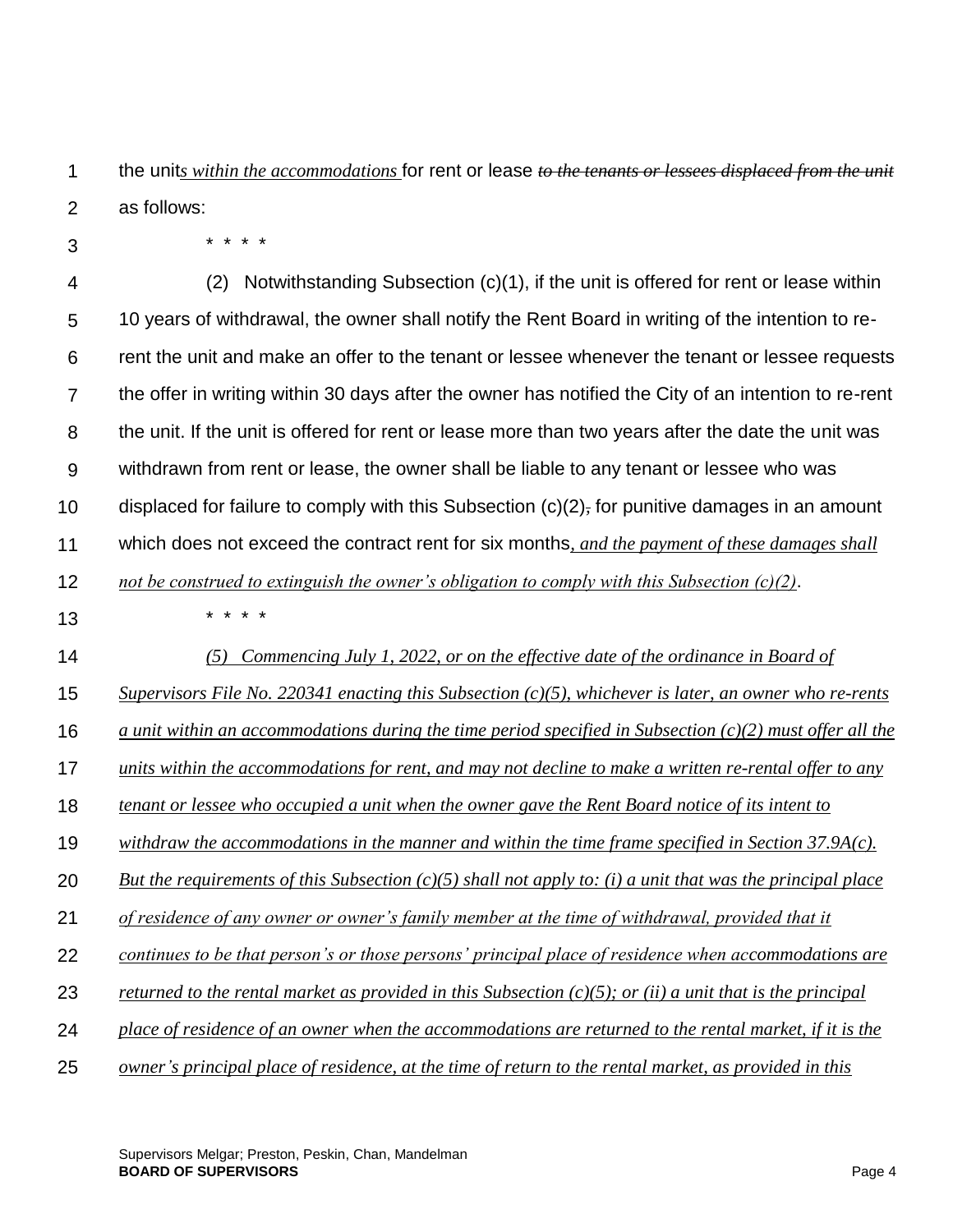| 1              | Subsection $(c)(5)$ . If the owner vacates the unit within 10 years from the date of withdrawal, the owner   |
|----------------|--------------------------------------------------------------------------------------------------------------|
| $\overline{2}$ | shall, within 30 days of vacating the unit, offer to re-rent if required under this Subsection $(c)(5)$ .    |
| 3              | $\star$                                                                                                      |
| 4              | <b>Relocation Payments to Tenants.</b><br>(e)                                                                |
| 5              | (1) Before August 10, 2004, Low Income, Elderly or Disabled. Where a landlord seeks                          |
| 6              | eviction based upon Section $37.9(a)(13)$ , and the notice of intent to withdraw rental units was filed with |
| 7              | the Board before August 10, 2004, the relocation payments described in this Subsection 37.9A (e)(1)          |
| 8              | shall be limited to tenants who are members of lower income households, who are elderly, or who are          |
| 9              | disabled, as defined below.                                                                                  |
| 10             | $(A)$ Tenants who are members of lower income households, as defined by Section                              |
| 11             | 50079.5 of the California Health and Safety Code, and who receive a notice to quit based upon Section        |
| 12             | $37.9(a)(13)$ , in addition to all rights under any other provisions of law, shall be entitled to receive    |
| 13             | \$4,500, \$2,250 of which shall be paid within fifteen (15) calendar days of the landlord's receipt of       |
| 14             | written notice from the tenants of their entitlement to the relocation payment, and \$2,250 of which shall   |
| 15             | be paid when the tenants vacate the unit.                                                                    |
| 16             | (B) With respect to Subsection 37.9A(e)(1)(A), the Mayor's Office of Housing or its                          |
| 17             | successor agency shall annually determine the income limits for lower income households, adjusted for        |
| 18             | household size.                                                                                              |
| 19             | (C) Notwithstanding Subsection 37.9A(e)(1)(A), and irrespective of the size of the unit,                     |
| 20             | any tenant who receives a notice to quit under Section $37.9(a)(13)$ and who, at the time such notice is     |
| 21             | served, is 62 years of age or older, or who is disabled within the meaning of Section 12955.3 of the         |
| 22             | California Government Code, shall be entitled to receive \$3,000, \$1,500 of which shall be paid within      |
| 23             | fifteen (15) calendar days of the landlord's receipt of written notice from the tenant of entitlement to the |
| 24             | relocation payment, and \$1,500 of which shall be paid when the tenant vacates the unit.                     |
| 25             |                                                                                                              |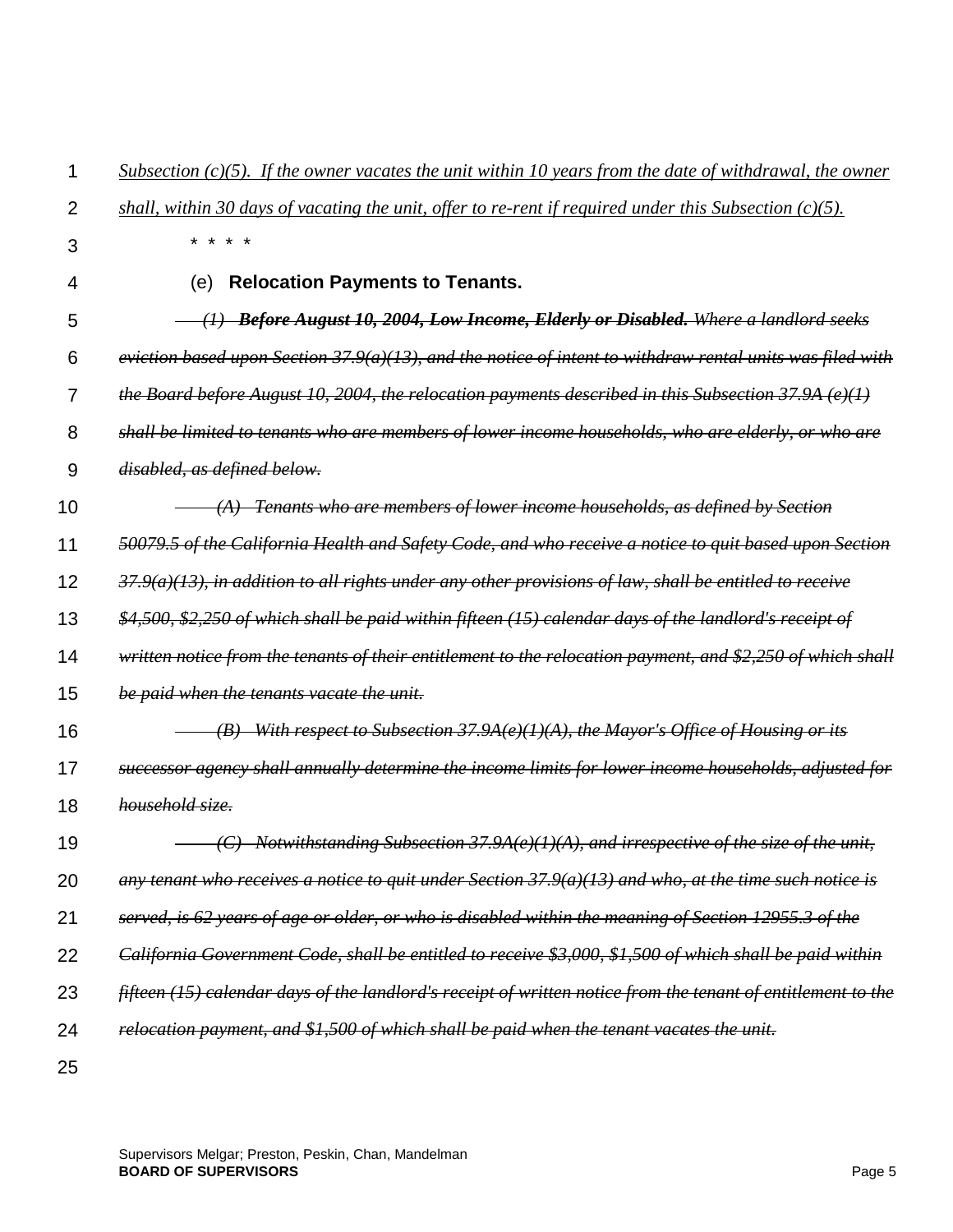| 1              | (D) The payments due pursuant to this Subsection 37.9A(e)(1) for any unit which is                         |
|----------------|------------------------------------------------------------------------------------------------------------|
| $\overline{2}$ | occupied by more than one tenant shall be divided equally among all the occupying tenants, excluding       |
| 3              | those tenants who are separately entitled to payments under Subsection 37.9A(e)(1)(C) above.               |
| 4              | (2) On August 10, 2004 and until February 19, 2005. Where a landlord seeks eviction                        |
| 5              | based upon Section 37.9(a)(13) and either (i) the notice of intent to withdraw rental units is filed with  |
| 6              | the Board on or after August 10, 2004 through February 19, 2005, or (ii) the notice of intent to           |
| 7              | withdraw rental units was filed with the Board prior to August 10, 2004 but the tenant still resided in    |
| 8              | the unit as of August 10, 2004, relocation payments shall be paid to the tenants as follows:               |
| 9              | $(A)$ Tenants who are members of lower income households, as defined by Section                            |
| 10             | 50079.5 of the California Health and Safety Code, shall be entitled to receive \$4,500, \$2,250 of which   |
| 11             | shall be paid within fifteen (15) calendar days of the landlord's receipt of written notice from the       |
| 12             | tenants of their entitlement to the relocation payment, and \$2,250 of which shall be paid when the        |
| 13             | tenants vacate the unit.                                                                                   |
| 14             | $(B)$ Subject to Subsections 37.9A(e)(2)(C) and (D) below, tenants who are not members                     |
| 15             | of lower income households, as defined by Section 50079.5 of the California Health and Safety Code,        |
| 16             | shall be entitled to receive \$4,500, which shall be paid when the tenant vacates the unit;                |
| 17             | $(C)$ In the event there are more than three tenants in a unit, the total relocation payment               |
| 18             | shall be \$13,500.00, which shall be divided equally by the number of tenants in the unit;                 |
| 19             | (D) Notwithstanding Subsection 37.9A(e)(2)(A) and (B), any tenant who, at the time the                     |
| 20             | notice of intent to withdraw rental units is filed with the Board, is 62 years of age or older, or who is  |
| 21             | disabled within the meaning of Section 12955.3 of the California Government Code, shall be entitled to     |
| 22             | receive an additional payment of \$3,000.00, \$1,500.00 of which shall be paid within fifteen (15)         |
| 23             | ealendar days of the landlord's receipt of written notice from the tenant of entitlement to the relocation |
| 24             | payment, and \$1,500.00 of which shall be paid when the tenant vacates the unit.                           |
|                |                                                                                                            |

25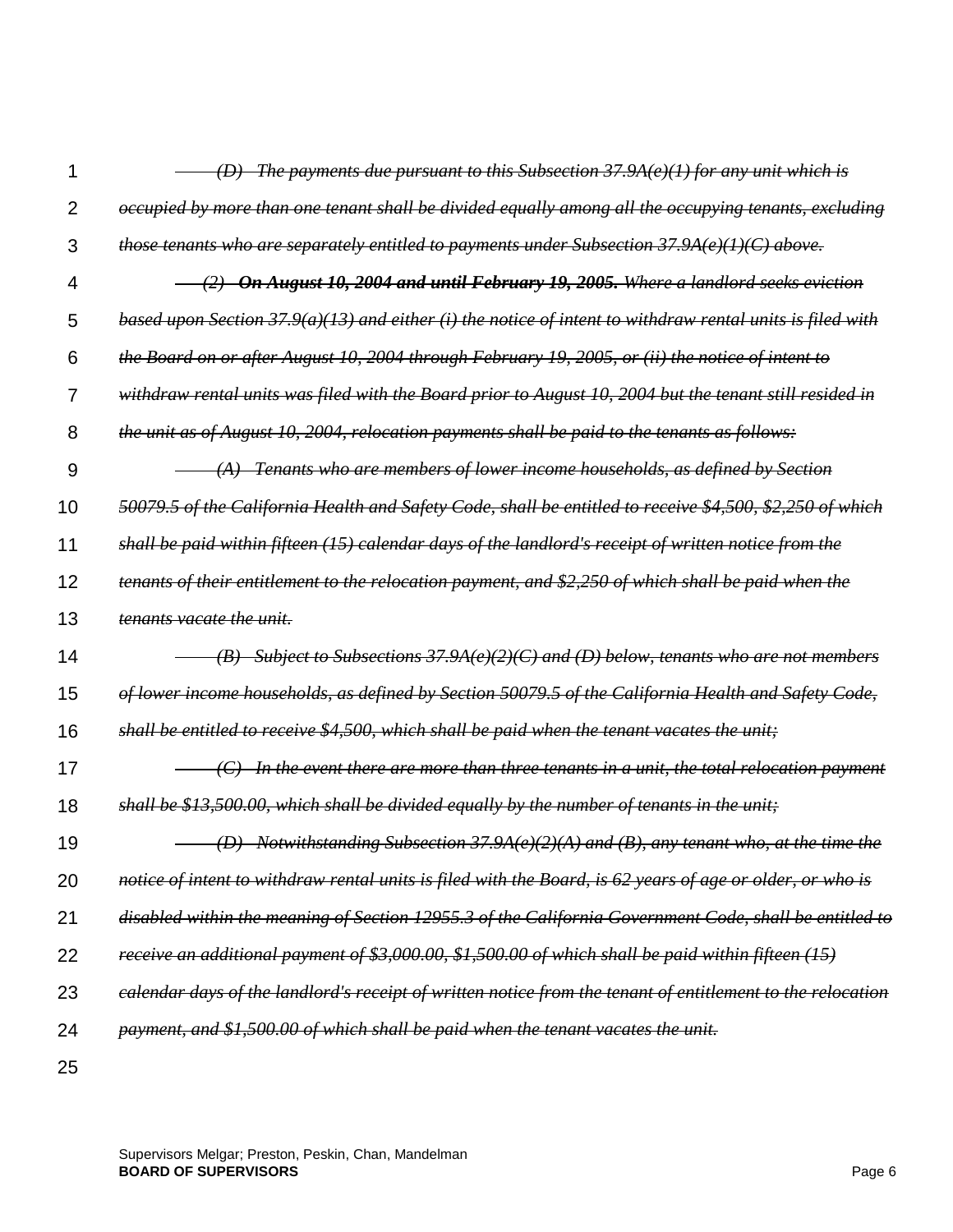1 2 3 4 *(1)(3)* **On** *or After* **February 20, 2005** *and Until August 31, 2022***.** Where a landlord seeks eviction based upon Section 37.9(a)(13), and the notice of intent to withdraw rental units is filed with the Board *between on or after* February 20, 2005 *and August 31, 2022, inclusive*, relocation payments shall be paid to the tenants as follows:

5 6 7 8 9 10 (A) Subject to Subsections 37.9A(e)*(1)(3)*(B), (C), and (D) below, the landlord shall be required to pay a relocation benefit on behalf of each authorized occupant of the rental unit regardless of the occupant's age ("Eligible Tenant"). The amount of the relocation benefit shall be \$4,500 per Eligible Tenant, one-half of which shall be paid at the time of the service of the notice of termination of tenancy, and one-half of which shall be paid when the Eligible Tenant vacates the unit;

- 11 12 13 (B) In the event there are more than three Eligible Tenants in a unit, the total relocation payment shall be \$13,500, which shall be allocated proportionally among the Eligible Tenants based on the total number of Eligible Tenants in the unit; and
- 14 15 16 17 18 19 20 (C) Notwithstanding Subsections 37.9A(e)*(1)(3)*(A) and (B), any Eligible Tenant who, at the time the notice of intent to withdraw rental units is filed with the Board, is 62 years of age or older, or who is disabled within the meaning of Section 12955.3 of the California Government Code, shall be entitled to receive an additional payment of \$3,000, \$1,500 of which shall be paid within 15 calendar days of the landlord's receipt of written notice from the tenant of entitlement to the relocation payment, and \$1,500 of which shall be paid when the Eligible Tenant vacates the unit.
- 21 22 23 24 (D) Commencing March 1, 2005, the relocation payments specified in Subsections 37.9A(e)*(1)(3)*(A)*, and* (B)*,* and (C) shall increase annually at the rate of increase in the "rent of primary residence" expenditure category of the Consumer Price Index (CPI) for All Urban Consumers in the San Francisco-Oakland-San Jose Region for the preceding
- 25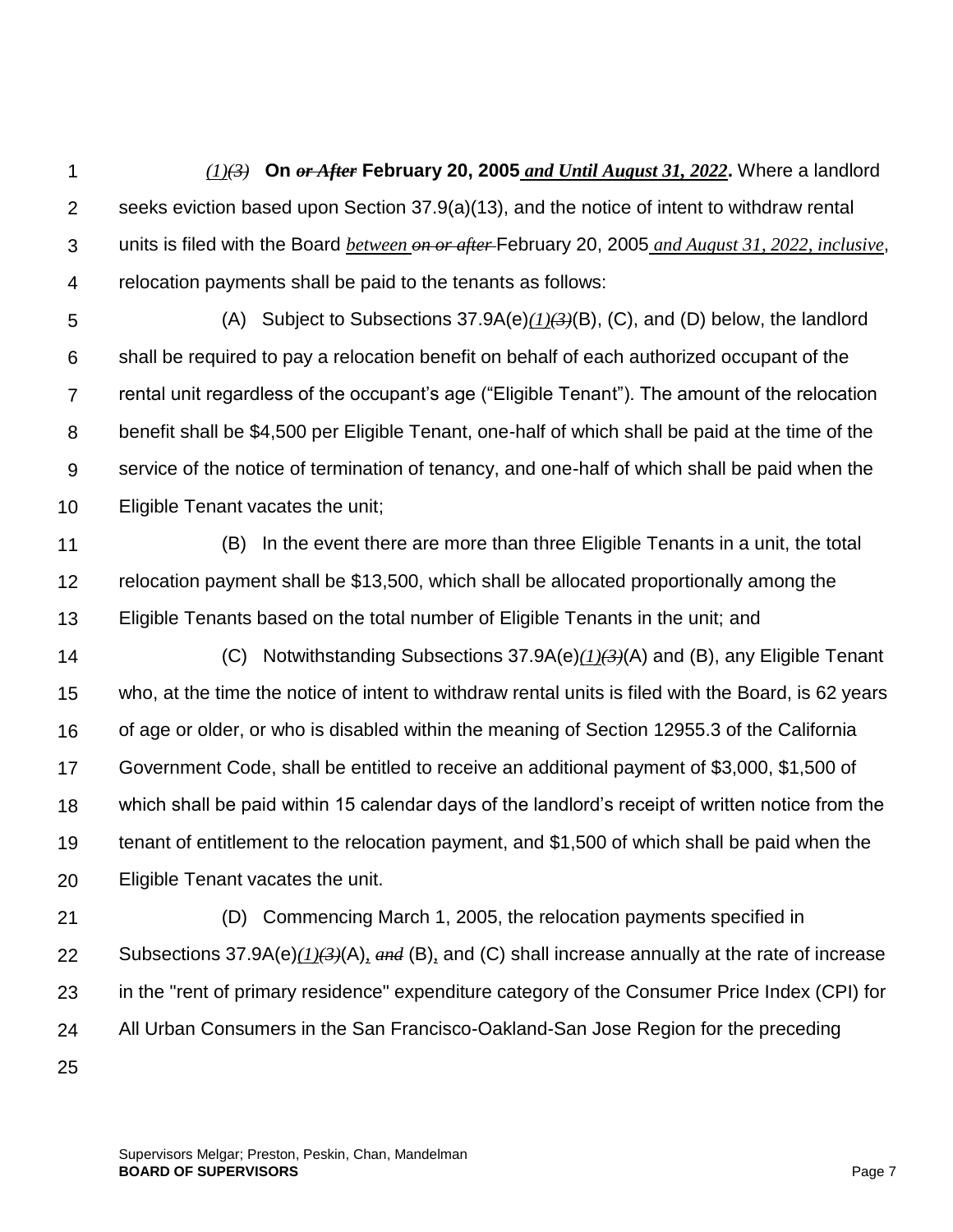1  $\mathfrak{p}$ calendar year, as that data is made available by the United States Department of Labor and published by the Board.

- 3 4 5 6 7 8 9 10 11 12 13 14 15 16 17 18 19 20 21 22 23 24  *(E) (i) Notwithstanding Subsections 37.9A(e)(3)(A)-(D), as of June 1, 2014, each tenant shall be entitled to a relocation payment equal to the greater of: a. the payment specified in Subsections 37.9A(e)(3)(A)-(D); or b. the relocation payment calculated in accordance with Subsection 37.9A(e)(3)(E)(iii) below based on the Rental Payment Differential as described in Subsection 37.9A(e)(3)(E)(ii) below. (ii) The Rental Payment Differential is an amount equal to the difference between the unit's monthly rental rate at the time the landlord files the notice of intent to withdraw rental units with the Board, and the monthly market rental rate for a unit in San Francisco as determined by the Controller's Office, based on data on the San Francisco rental market acquired from a publication or posting of RealFacts or another analysis or analyses of the San Francisco rental market providing a reliable measure of average market rental rates in San Francisco for the immediately prior calendar year, and if that year's data is unavailable, data for the most recent prior calendar year that is available. The Controller shall establish a San Francisco Rental Payment Differential Report within five business days of the effective date of the ordinance amending this subsection (E) (Ordinance No. 68-15), and thereafter by March 1 of each calendar year. The Controller shall provide such Report to the Rent Board, which shall make the Report publicly available on the Rent Board's website and at the Rent Board office. In determining annual changes in the rental market, the Controller shall rely on market data that reasonably reflects a representative sample of rental apartments in San Francisco. For a Rental Payment Differential based on RealFacts data, rental rates shall be determined as follows: a. the rental rate for units with 1 Bedroom shall be based on the data from RealFacts*
- 25 *for a unit with 1 bedroom and 1 bath;*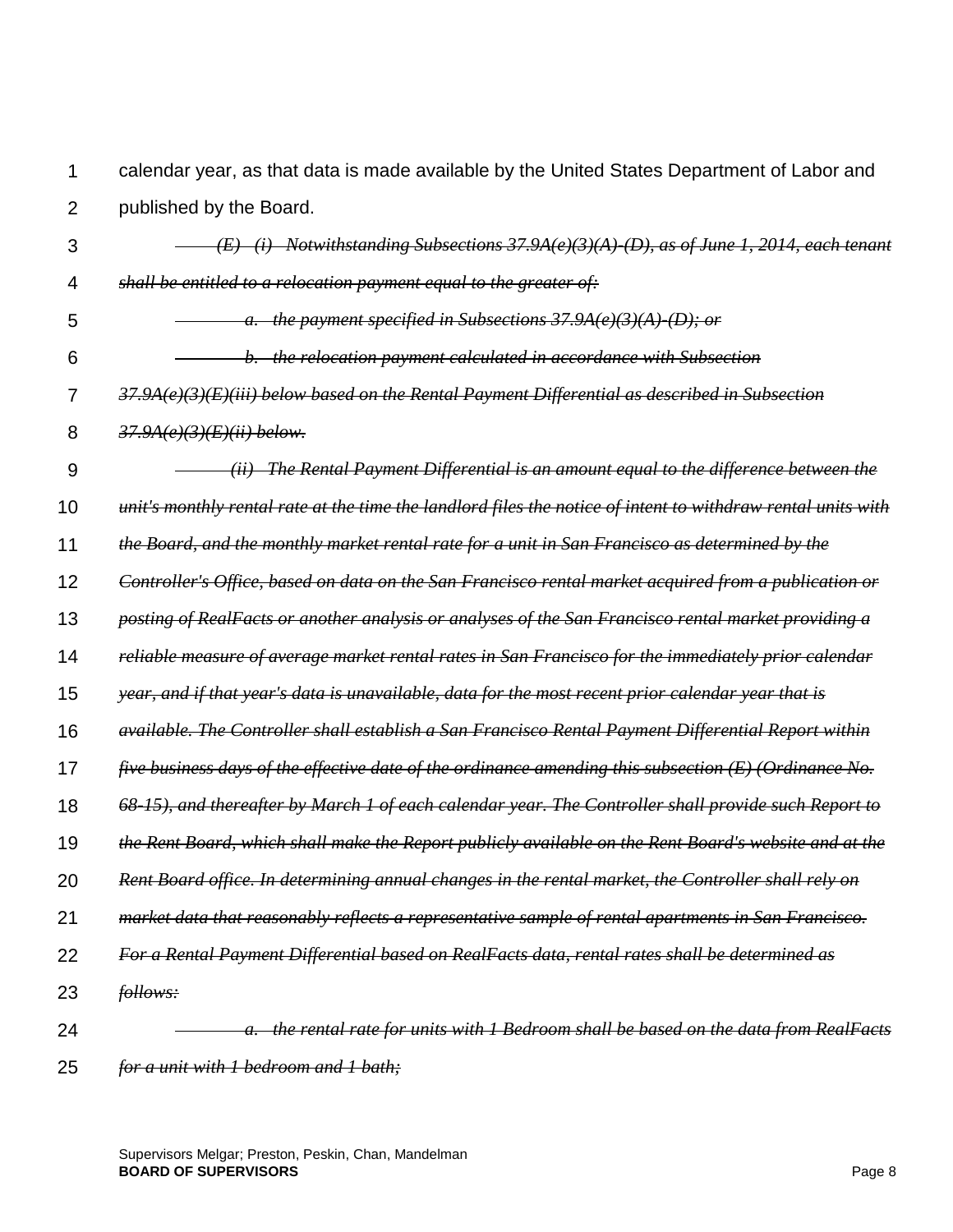| 1  | b. the rental rate for units with 2 Bedrooms shall be based on the data from                                 |
|----|--------------------------------------------------------------------------------------------------------------|
| 2  | RealFacts for a unit with 2 bedrooms and 2 baths;                                                            |
| 3  | c. the rental rate for units with 3 or more Bedrooms shall be based on the data from                         |
| 4  | RealFacts for a unit with 3 bedrooms and 2 baths; and                                                        |
| 5  | d. the rental rate for units without a Bedroom shall be based on the data from                               |
| 6  | RealFacts for a studio.                                                                                      |
| 7  | (iii) The relocation payment for a unit shall be calculated by multiplying the Rental                        |
| 8  | Payment Differential by 24 to cover a two-year period. Notwithstanding any other provision of this           |
| 9  | Section 37.9A, in no event shall the relocation payment for a unit exceed \$50,000. Each tenant of the       |
| 10 | unit as of the date the landlord files the notice of intent to withdraw rental units with the Board shall be |
| 11 | entitled to the relocation payment for that unit divided equally by the number of tenants in the unit. In    |
| 12 | addition to receiving his or her relocation payment in accordance with the calculation required by this      |
| 13 | Subsection 37.9A(e)(3)(E)(iii), any tenant who qualifies for payment under Subsections 37.9A(e)(3)(C)        |
| 14 | as adjusted by (D) shall also receive that payment. The \$50,000 cap on relocation payments does not         |
| 15 | include any payments for which the tenant qualities under Subsections $37.9A(e)(3)(C)$ as adjusted by        |
| 16 | (D).                                                                                                         |
| 17 | (iv) The landlord shall not have any obligation to pay any portion of the relocation                         |
| 18 | payment under Subsection 37.9A(e)(3)(E)(i)b. to the tenant until the tenant submits to the landlord a        |
| 19 | written statement, executed by the tenant under penalty of perjury, stating that the tenant will use the     |
| 20 | relocation payment solely for Relocation Costs, as such term is defined in Section 37.9A(e)(3)(E)(vi)b.      |
| 21 | below, and which provides the address of the rental unit from which the tenant is being evicted, the         |
| 22 | name of the tenant, the name of the landlord, and the date of service of the notice of termination of        |
| 23 | tenancy (the "Declaration"). On or before the date the landlord serves the tenant with the notice of         |
| 24 | termination of tenancy, the landlord shall provide the tenant any Declaration form that the Rent Board       |
| 25 | prepares and makes available on its website and notify the tenant in writing that the landlord does not      |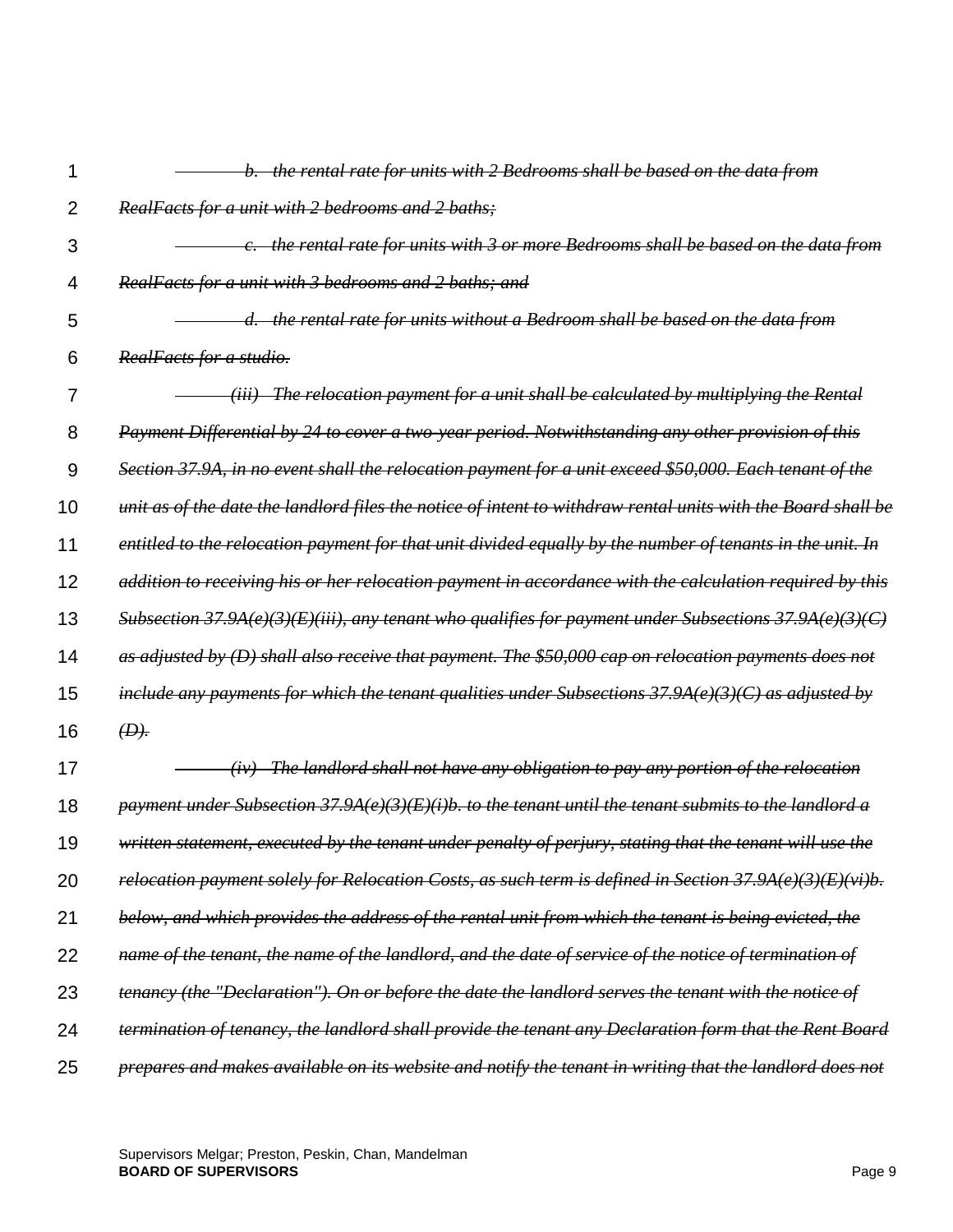| 1              | have an obligation to make any portion of the relocation payment prior to the landlord's receipt of the       |
|----------------|---------------------------------------------------------------------------------------------------------------|
| $\overline{2}$ | Declaration. If the landlord receives the Declaration on or after serving the notice of termination of        |
| 3              | tenancy, but before the tenant vacates the unit, the landlord shall pay one half of the tenant's relocation   |
| 4              | payment on receipt of the Declaration and the remaining half of the payment on the tenant's vacation of       |
| 5              | the unit. If the landlord receives the Declaration on or after the date that the tenant vacates the unit, the |
| 6              | landlord shall pay the full amount of the relocation payment on receipt of the Declaration.                   |
| 7              | $(v)$ For each expenditure of relocation payment, a tenant shall maintain any invoices,                       |
| 8              | receipts, or other documented proof of the expenditure for a period of at least three years after the date    |
| 9              | the tenant vacates the tenant's unit. During this three-year period, the tenant shall provide the landlord    |
| 10             | a copy of such proof of expenditure within 10 business days of receipt of a written request from the          |
| 11             | landlord. The landlord may request copies of a tenant's proof of expenditure not more than twice in a         |
| 12             | 12-month period. No more than three years after the tenant has vacated the unit, the tenant shall             |
| 13             | reimburse the landlord for any portion of the relocation payment paid to the tenant that the tenant           |
| 14             | <b>cannot demonstrate was used for Relocation Costs.</b>                                                      |
| 15             | For purposes of this Section 37.9A, the following definitions apply:                                          |
| 16             | "Bedroom" means any room that: 1. is used primarily as quarters for sleeping; 2.                              |
| 17             | contains at least 70 square feet, exclusive of closets, bathrooms, or similar spaces, and 3. has at least     |
| 18             | one window opening to an area which leads either to a street, light well, courtyard or rear yard.             |
| 19             | "Relocation Costs" means any of the following costs incurred by an evicted tenant:                            |
| 20             | rent payments for a replacement dwelling, the purchase price of a replacement dwelling, any costs             |
| 21             | incurred in moving to a replacement dwelling, or any costs that the tenant can demonstrate were               |
| 22             | incurred to mitigate the adverse impacts on the tenant of the eviction.                                       |
| 23             | "San Francisco Rental Payment Differential Report" means a report on the                                      |
| 24             | average rental values for dwelling units in San Francisco to be used in calculating relocation payments       |
| 25             | in accordance with Subsection $37.9A(e)(3)(E)(iii)$ .                                                         |

Supervisors Melgar; Preston, Peskin, Chan, Mandelman **BOARD OF SUPERVISORS** Page 10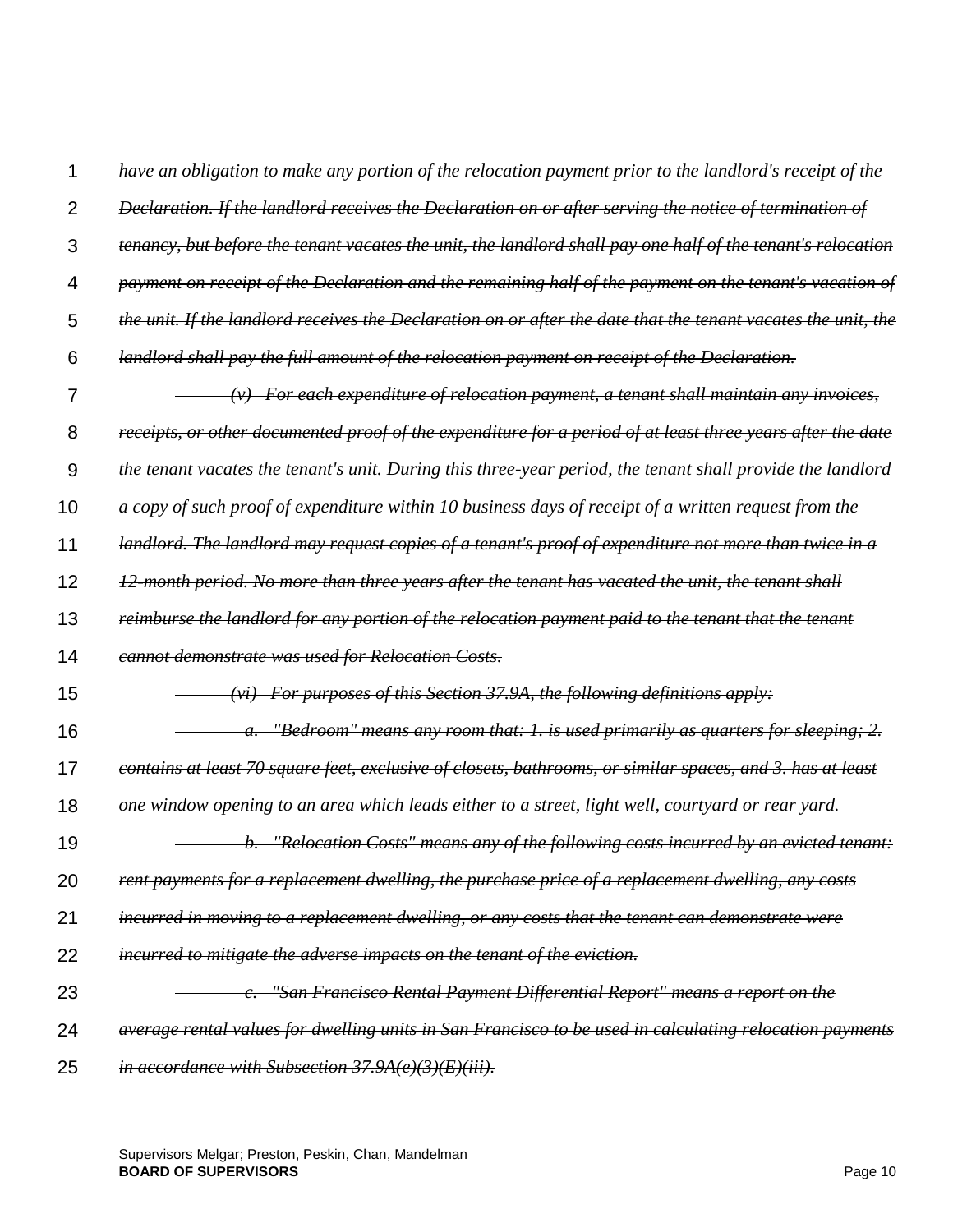| 1  | $(F)$ Any tenant who has received a notice of termination of tenancy, but who has not yet                          |
|----|--------------------------------------------------------------------------------------------------------------------|
| 2  | vacated the unit by the operative date of the ordinance creating subsection $(E)$ and this subsection $(F)$        |
| 3  | (Ordinance No. 54-14), shall be entitled to the greater of the relocation payment specified in Section             |
| 4  | $37.9A(e)(3)(A)$ (D) or the relocation payment calculated in accordance with Subsection                            |
| 5  | $37.9A(e)(3)(E)(iii)$ , reduced by any payment the tenant has received under Subsections $37.9A(e)(3)(A)$ -        |
| 6  | $(D)$ , upon vacating the unit.                                                                                    |
| 7  | $(G)$ (i) If payment of the relocation payment under Subsection 37.9A(e)(3)(E)(i)b. would                          |
| 8  | <del>constitute an undue financial hardship for a landlord in light of all of the resources available to the</del> |
| 9  | landlord, the landlord may file a written request, on a form provided by the Rent Board, for a hearing             |
| 10 | for a hardship adjustment ("Hardship Adjustment Request") with the Rent Board, with supporting                     |
| 11 | evidence. The Board, or its designated Administrative Law Judges, may order a reduction, payment                   |
| 12 | plan, or any other relief they determine is justified following a hearing on the request.                          |
| 13 | (ii) At a hearing for hardship adjustment under Subsection (i), the Board, or its                                  |
| 14 | designated Administrative Law Judges, shall consider all relevant factors, including the number of                 |
| 15 | units in the building and any evidence submitted regarding the landlord's age, length of ownership of              |
| 16 | the building, ownership of any other buildings, income, expenses, other assets, debt, health, and health           |
| 17 | care costs, except as provided in Subsection (iii).                                                                |
| 18 | <del>(iii) At a hearing for hardship adjustment under Subsection (i), the Board, or its</del>                      |
| 19 | designated Administrative Law Judges, shall not consider any of the following types of assets owned by             |
| 20 | the landlord:                                                                                                      |
| 21 | a. Assets held in retirement accounts; and                                                                         |
| 22 | b. Non-liquid personal property.                                                                                   |
| 23 | Without limiting or otherwise affecting the landlord's right to obtain a hardship                                  |
| 24 | adjustment under Subsection 37.9A(e)(3)(G), the landlord may file a written request, on a form                     |
| 25 | provided by the Rent Board, for a hearing with the Rent Board claiming that the San Francisco Rental               |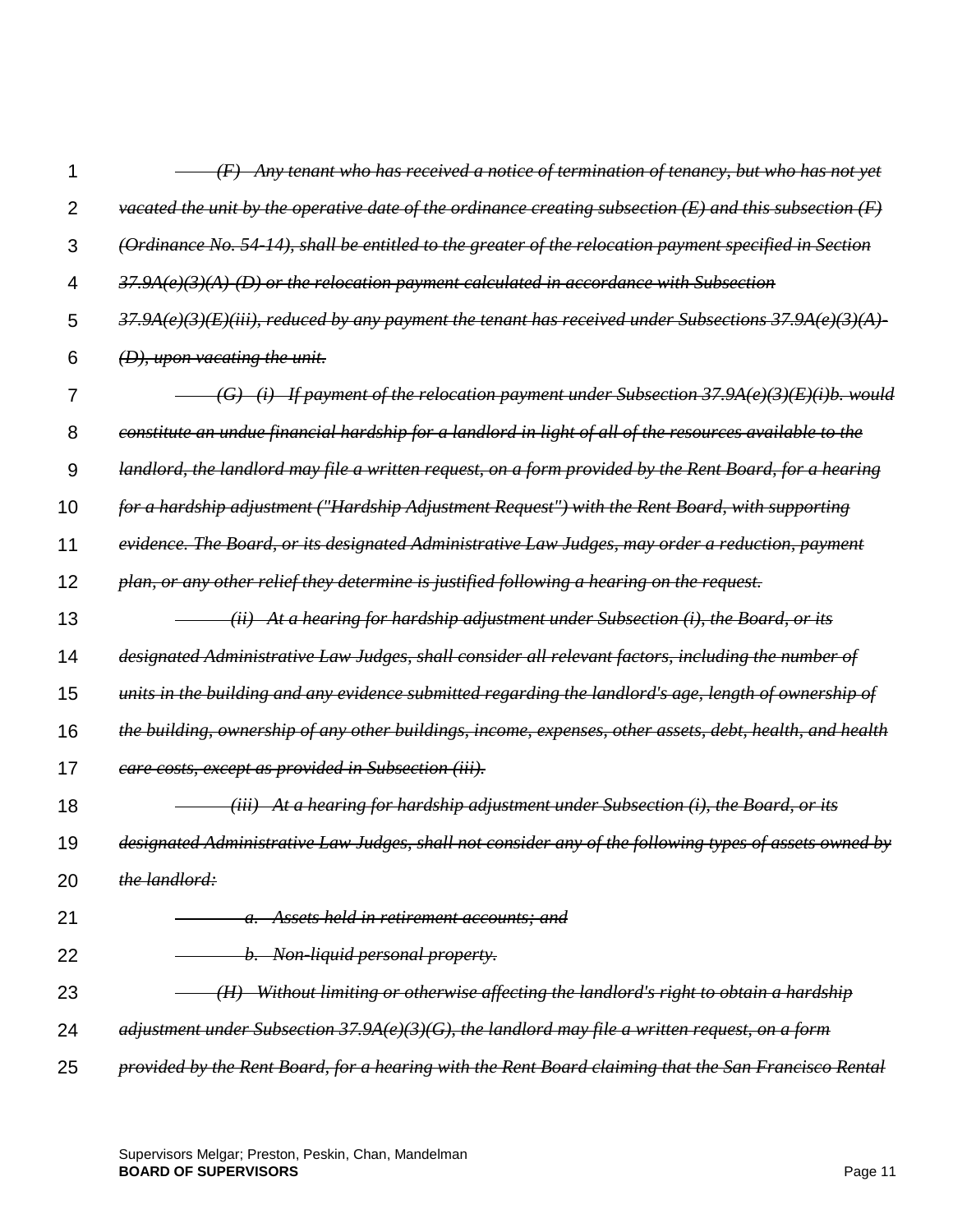| 1              | Payment Differential Report established in Subsection 37.9A(e)(3)(E)(ii) does not reasonably reflect        |
|----------------|-------------------------------------------------------------------------------------------------------------|
| $\overline{2}$ | the market rental rate for a comparable unit in San Francisco and would result in an overpayment by         |
| 3              | the landlord ("Rent Differential Recalculation Request"). The landlord shall include evidence in            |
| $\overline{4}$ | support of the request. If the Board, or its designated Administrative Law Judges, grant(s) the request     |
| 5              | in whole or part, they shall order an appropriate adjustment of the payment due from the landlord.          |
| 6              | (I) For purposes of considering Hardship Adjustment and Rent Differential                                   |
| $\overline{7}$ | Recalculation Requests under Subsections $37.9A(e)(3)(G)$ and (H), the Board shall follow a process         |
| 8              | consistent with the existing Board hearing process under Section 37.8. If a landlord submits both types     |
| 9              | of hearing requests, the Board may consolidate its hearing of the two requests.                             |
| 10             | (2) On or After September 1, 2022. Where a landlord seeks eviction based upon Section                       |
| 11             | $37.9(a)(13)$ , and the notice of intent to withdraw rental units is filed with the Rent Board on or after  |
| 12             | September 1, 2022, the landlord shall pay relocation payments in the manner described in Subsection         |
| 13             | $37.9A(e)(1)(A)$ and (B), except that the specific amount of the relocation benefit shall be \$10,000 per   |
| 14             | Eligible Tenant, and the total relocation payment shall be $$30,000$ in the event there are more than       |
| 15             | three Eligible Tenants in the unit; and further, an Eligible Tenant who meets any of the criteria listed in |
| 16             | Subsection 37.9A(e)(1)(C) shall be entitled to receive an additional payment of \$6,700, in two payments    |
| 17             | of \$3,350 each, the timing of which is set forth in that subsection. The Rent Board shall adjust these     |
| 18             | amounts annually as set forth in Subsection $37.9A(e)(1)(D)$ .                                              |
| 19             | $(3)(4)$ Any notice to quit pursuant to Section 37.9(a)(13) shall notify the tenant or                      |
| 20             | tenants concerned of the right to receive payment under Subsections 37.9A(e)(1) or (2) $or (3)$             |
| 21             | and the amount of payment which the landlord believes to be due.                                            |
| 22             | Notice to Rent Board; Recordation of Notice; Effective Date of Withdrawal.<br>(f)                           |
| 23             | Any owner who intends to withdraw rental units from rent or lease any rental unit<br>(1)                    |
| 24             | shall notify the Rent Board in writing of said intention. An owner may not withdraw from rent or            |
| 25             | lease less than all units within the accommodations as defined by paragraphs (1) or (2) of subdivision      |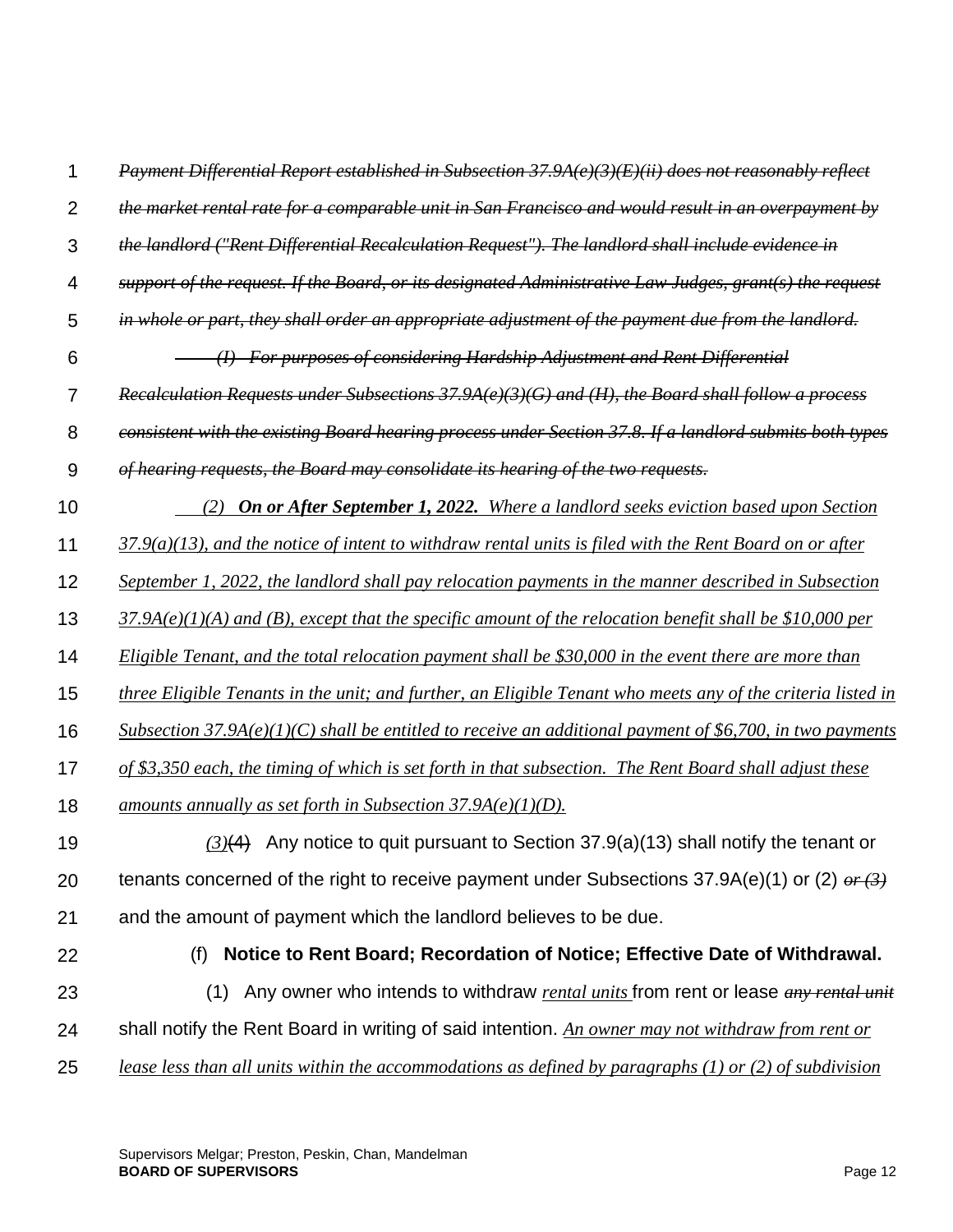1  $\mathcal{P}$ 3 4 5 6 7 8 9 10 11 12 13 14 *(b) of California Civil Code Section 7060.* Said notice shall contain statements, under penalty of perjury, providing information on the number of residential units, the address or location of those units, the name or names of the tenants or lessees of the units, and the rent applicable to each residential rental unit. Said notice shall be signed by all owners of record of the property under penalty of perjury and shall include a certification that actions have been initiated as required by law to terminate existing tenancies through service of a notice of termination of tenancy. The notice must be served by certified mail or any other manner authorized by law prior to delivery to the Rent Board of the notice of intent to withdraw the rental units. Information respecting the name or names of the tenants, the rent applicable to any unit, or the total number of units, is confidential and shall be treated as confidential information by the City for purposes of the Information Practices Act of 1977, as contained in Chapter 1 (commencing with Section 1798) of Title 1.8 of Part 4 of Division 3 of the Civil Code. The City shall, to the extent required by the preceding sentence, be considered an "agency," as defined by Subdivision (b) of Section 1798.3 of the Civil Code.

15

\* \* \* \*

- 16 17 18 19 *(3) For a notice of intent to withdraw rental units filled with the Rent Board on or before December 31, 1999, the date on which the units are withdrawn from rent or lease for purposes of this Chapter and the Ellis Act is 60 days from the delivery in person or by first-class mail of the Subsection (f)(1) notice of intent to the Rent Board.*
- 20 21 22 23 24 25 *(3)(4)* For a notice of intent to withdraw rental units filed with the Rent Board on or after January 1, 2000, the date on which the units are withdrawn from rent or lease for purposes of this Chapter *37* and the Ellis Act is 120 days from the delivery in person or by first-class mail of the Subsection (f)(1) notice of intent to the Rent Board. Except that, if the tenant or lessee is at least 62 years of age or disabled as defined in Government Code § 12955.3, and has lived in *his or hertheir* unit for at least one year prior to the date of delivery to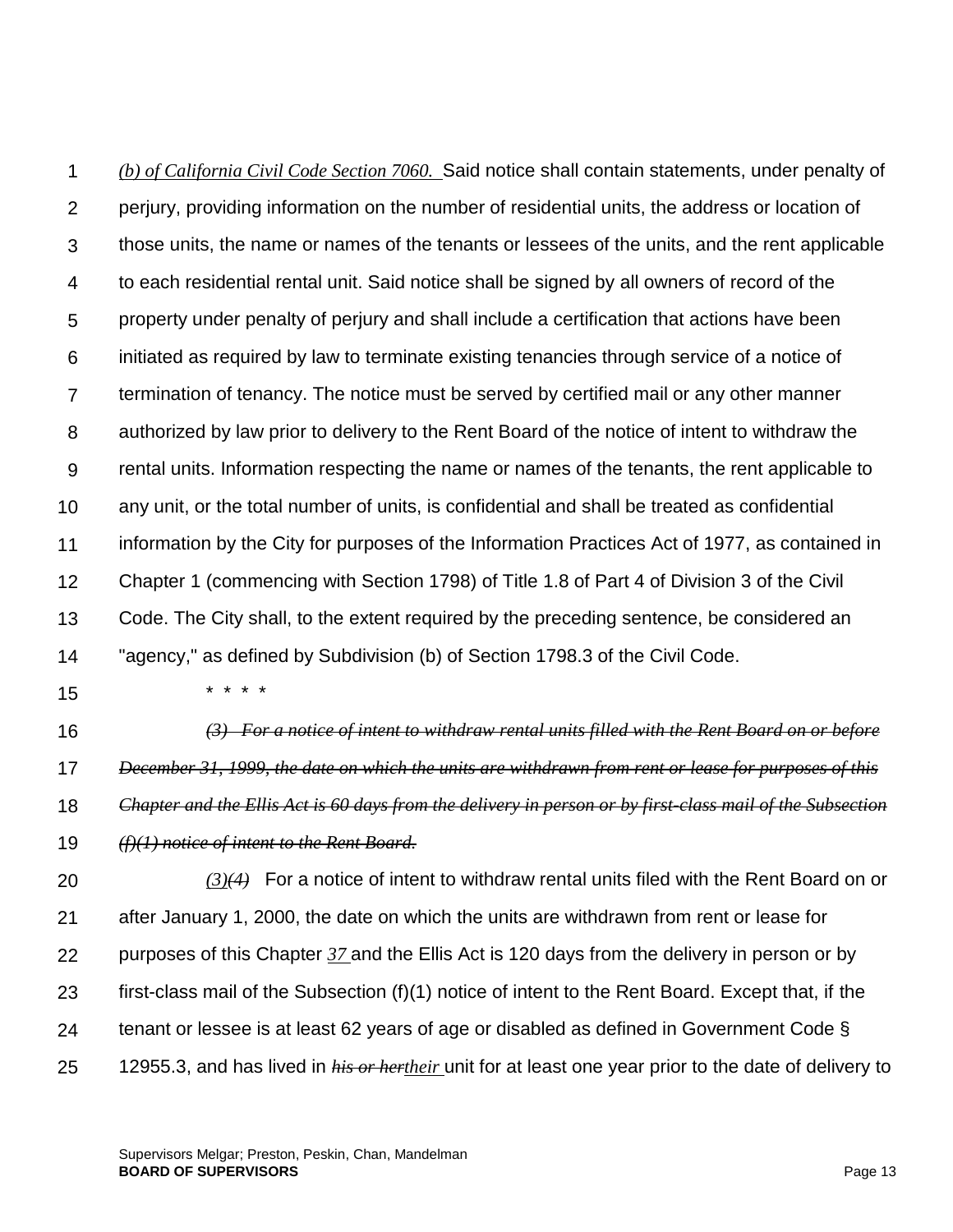1  $\mathcal{P}$ 3 4 5 6 the Rent Board of the Subsection (f)(1) notice of intent to withdraw, then the date of withdrawal *of the unit of that tenant or lessee* shall be extended to one year after the date of delivery of that notice to the Rent Board, provided that the tenant or lessee gives written notice of *his or hertheir* entitlement to an extension of the date of withdrawal to the owner within 60 days of the date of delivery to the Rent Board of the Subsection (f)(1) notice of intent to withdraw. In that situation, the following provisions shall apply:

7 8 9 (A) The tenancy shall be continued on the same terms and conditions as existed on the date of delivery to the Rent Board of the notice of intent to withdraw, subject to any adjustments otherwise available under *Administrative Code this* Chapter 37.

10 11 (B) No party shall be relieved of the duty to perform any obligation under the lease or rental agreement.

12 13 14 (C) The owner may elect to extend the *tenancy date of withdrawal* on any other unit*s within the accommodations* up to one year after date of delivery to the Rent Board of the Subsection (f)(1) notice of intent to withdraw, subject to Subsections (f)*(3)(4)*(A) and (B).

15 (D) Within 30 days of the notification by the tenant or lessee to the owner of *his* 

16 *or hertheir* entitlement to an extension of the date of withdrawal, the owner shall give written

17 notice to the Rent Board of the claim that the tenant or lessee is entitled to stay in their

18 *accommodations or* unit *within the accommodations* for one year after the date of delivery to the

19 Rent Board of the Subsection (f)(1) notice of intent to withdraw.

- 20 21 22 (E) Within 90 days of the date of delivery to the Rent Board of the notice of intent to withdraw, the owner shall give written notice to the Rent Board and the affected tenant or lessee of the following:
	- 23

(i) Whether or not the owner disputes the tenant's claim of extension;

24

(ii) The new date of withdrawal under Section  $37.9A(f)(3)$ *(4)*(C), if the owner

25 does not dispute the tenant's claim of extension; and,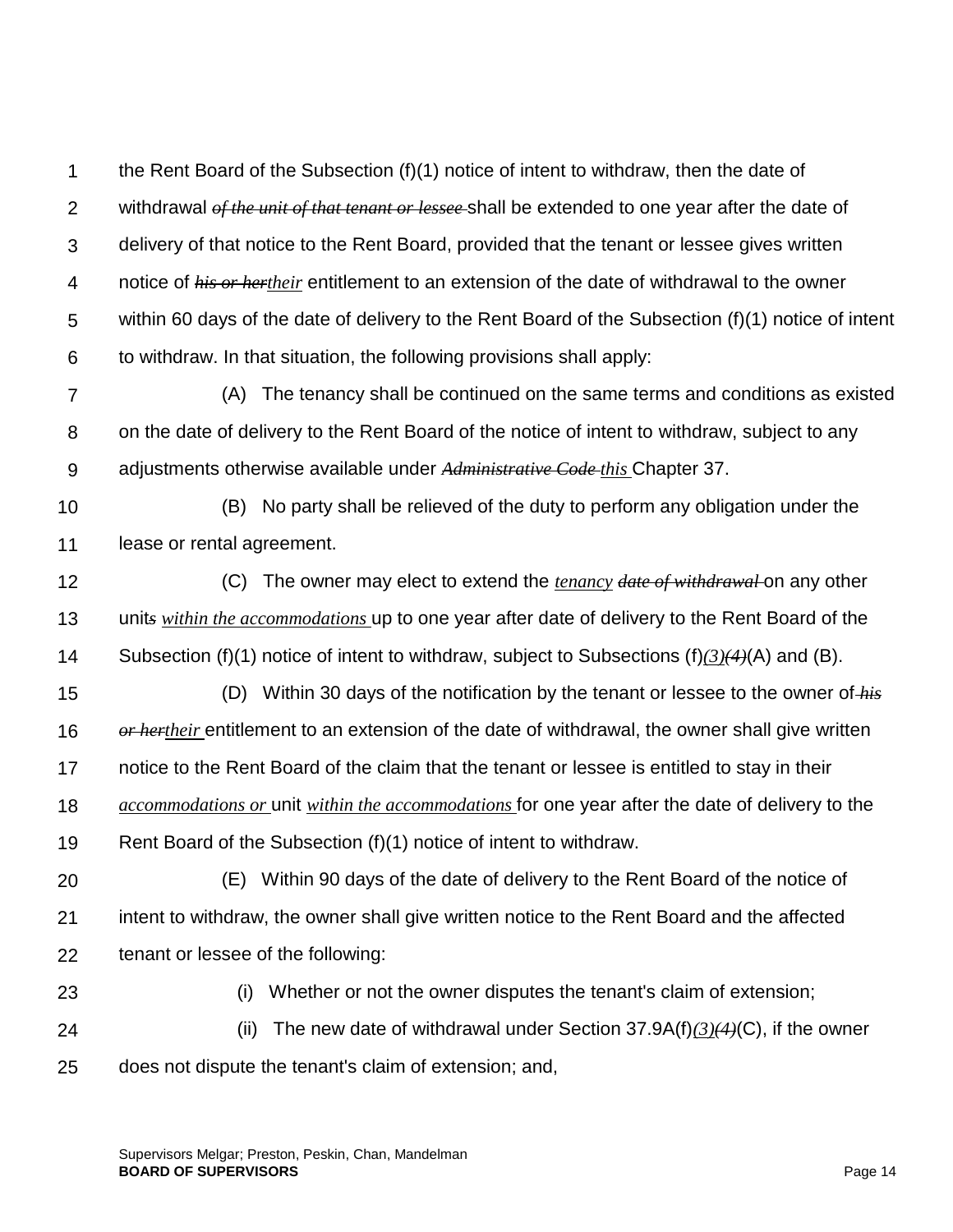| 1              | (iii) Whether or not the owner elects to extend the date of withdrawal to other                          |
|----------------|----------------------------------------------------------------------------------------------------------|
| $\overline{2}$ | units on the property.                                                                                   |
| 3              | $(F)$ The date of withdrawal for the accommodations as a whole, for purposes of                          |
| 4              | calculating the time periods described in Sections 37.9A, shall be the latest termination date among all |
| 5              | tenants within the accommodations, as stated in the notices required by Section $37.9A(f)(3)$ ,          |
| 6              | $subsections(D)$ and (E). An owner's further voluntary extension of a tenancy beyond the date stated in  |
| $\overline{7}$ | the notices required by subsections( $D$ ) and ( $E$ ) shall not extend the date of withdrawal.          |
| 8              | $\star$                                                                                                  |
| 9              |                                                                                                          |
| 10             | Section 3. Effective Date. This ordinance shall become effective 30 days after                           |
| 11             | enactment. Enactment occurs when the Mayor signs the ordinance, the Mayor returns the                    |
| 12             | ordinance unsigned or does not sign the ordinance within ten days of receiving it, or the Board          |
| 13             | of Supervisors overrides the Mayor's veto of the ordinance.                                              |
| 14             |                                                                                                          |
| 15             | Section 4. Scope of Ordinance.                                                                           |
| 16             | (a)<br>In enacting this ordinance, the Board of Supervisors intends to amend only                        |
| 17             | those words, phrases, paragraphs, subsections, sections, articles, numbers, punctuation                  |
| 18             | marks, charts, diagrams, or any other constituent parts of the Municipal Code that are                   |
| 19             | explicitly shown in this ordinance as additions, deletions, Board amendment additions, and               |
| 20             | Board amendment deletions in accordance with the "Note" that appears under the official title            |
| 21             | of the ordinance.                                                                                        |
| 22             | (b)<br>The codified relocation benefits presented in Section 2 of this ordinance as                      |
| 23             | existing text in Administrative Code Section 37.9A(e)(1) (formerly Section 37.9A(e)(3)) do not           |
| 24             | reflect the amounts that are currently applicable. The Rent Board adjusts those amounts                  |
| 25             | annually to reflect changes in the Consumer Price Index, pursuant to Section 37.9A(e)(1)(D)              |